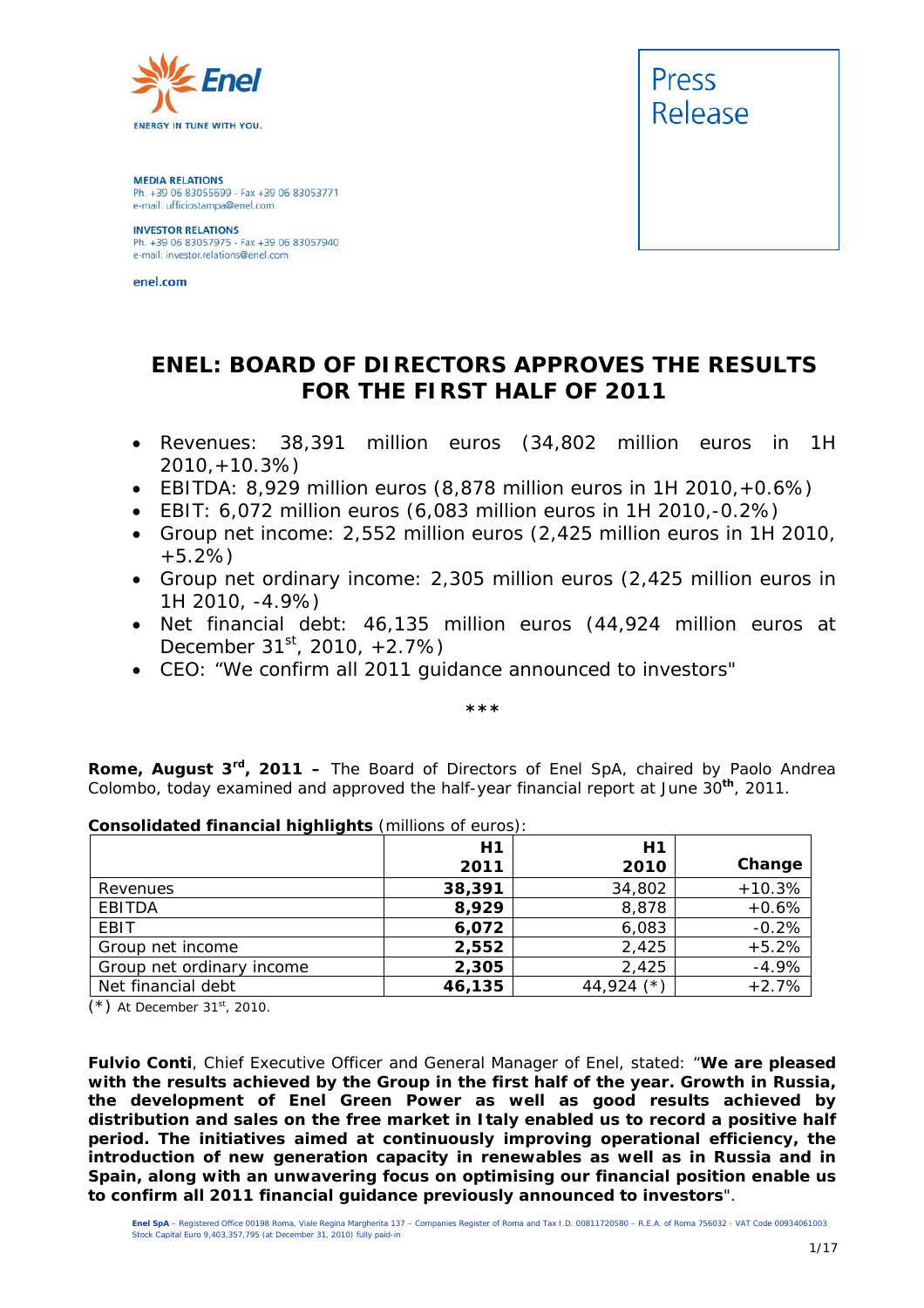



\*\*\*\*\*

Unless otherwise specified, the balance sheet figures at June 30<sup>th</sup>, 2011 exclude assets and liabilities held for sale, which essentially regard (i) the net assets of Deval and Vallenergie, which on the basis of decisions made by management meet the requirements of IFRS 5 for such classification; and (ii) the assets of Endesa Ireland.

Having completed the process of allocating the purchase price of Enel's acquisition of 40% of SE Hydropower, in compliance with IFRS 3 and within the time limit established by that standard, a number of changes have been made to the values reported on a provisional basis in the financial statements at December 31<sup>st</sup>, 2010, as a result of the final determination of the fair values of the assets acquired and the liabilities assumed. Accordingly, the balances of those items at December 31<sup>st</sup>, 2010, have been adjusted appropriately and restated for comparative purposes only.

This press release uses a number of "alternative performance indicators" not envisaged in the IFRS-EU accounting standards (EBITDA, net financial debt, net capital employed, net assets held for sale). In accordance with recommendation CESR/05-178b published on November  $3^{rd}$ , 2005, the criteria used to calculate these indicators are described at the end of the release.

\*\*\*\*\*

#### **OPERATIONAL HIGHLIGHTS**

#### **Electricity and gas sales**

Electricity sold by the Enel Group in the first half of 2011 amounted to 153.3 TWh, up 2.1 TWh (+1.4%) compared with the same period of 2010.

The increase is attributable to increased sales abroad (+6.9 TWh), mainly relating in Latin America (+2.7 TWh), France (+2.0 TWh) and Russia (+1.7 TWh), partially offset by decreased sales volumes in Italy (-4.8 TWh).

Sales of gas to end users in the first six months of 2011 came to 4.7 billion cubic metres, down 0.3 billion cubic metres (-6.0%) compared with the year-earlier period. Domestic sales fell 0.5 billion cubic metres, while sales of gas abroad by Endesa rose 0.2 billion cubic metres.

#### **Power generation**

Net electricity generated by the Enel Group in the first half of 2011 totalled 144.4 TWh (+2.5%) versus 140.9 TWh in the same period of the previous year, of which 39.3 TWh in Italy and 105.1 TWh abroad.

In Italy, Enel Group plants generated 39.3 TWh, down 1.6 TWh from the first half of 2010. The decrease in hydroelectric generation (-2.5 TWh) due to less favourable water conditions in the first half of 2011 compared with a year earlier was partially offset by a rise in thermal generation (+0.7 TWh) and generation from other renewable resources (+0.2 TWh).

Demand for electricity in Italy in first half of 2011 was 165.4 TWh, up 1.6% on the same period of 2010, while net imports contracted by 0.2 TWh (-1.0%).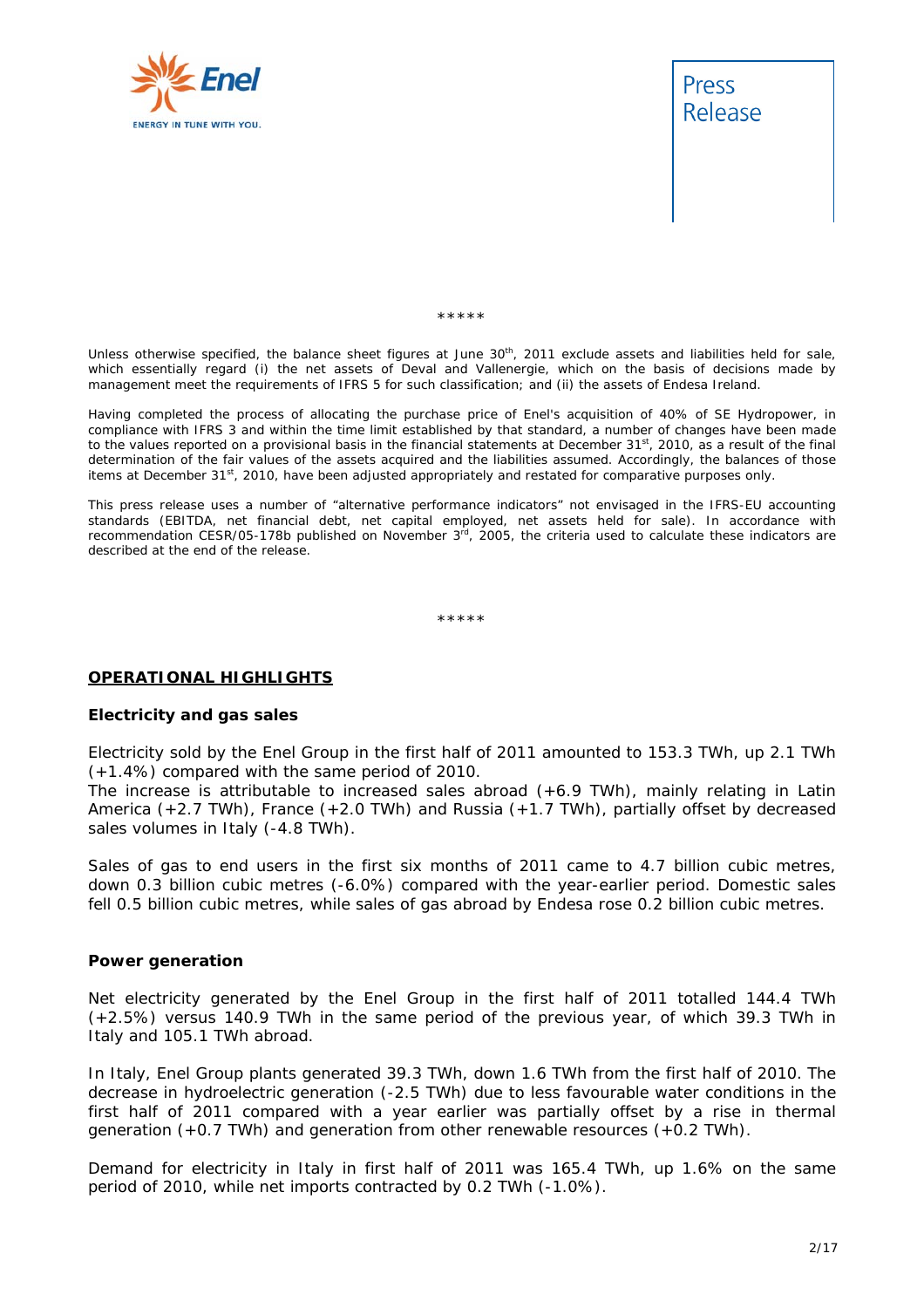



Net electricity generated abroad by the Enel Group in the first half of 2011 was 105.1 TWh, up 5.1 TWh (+5.1%) on the first six months of 2010. The rise is mainly attributable to the higher output by Endesa in the Iberian peninsula (+3.9 TWh, despite the impact of 0.6 TWh associated with the ECyR plants that became part of Enel Green Power España at the end of March 2010) and to the increase in output by the companies of the Renewable Energy Division (+1.0 TWh), which was essentially a consequence of the change to the Division's perimeter following the ECyR operation.

Of the total generation by Enel power plants in Italy and abroad, 58.1% came from thermal generation, 28.9% from renewables and 13.0% from nuclear.

#### **Distribution of electricity**

Electricity distributed by the Enel Group network totalled 215.4 TWh in the first half of 2011, of which 121.6 TWh in Italy and 93.8 TWh abroad.

The volume of electricity distributed in Italy rose 0.1 TWh (+0.1%) versus the first half of the previous year.

Volumes distributed abroad totalled 93.8 TWh, up 2.6 TWh (+2.9%) on the corresponding period of 2010, mainly due to the increased contribution of Endesa (+2.3 TWh) in both the Iberian peninsula (+1.0 TWh) and Latin America (+1.3 TWh).

\*\*\*\*\*

#### **CONSOLIDATED FINANCIAL HIGHLIGHTS**

**Revenues** in the first half of 2011 totalled 38,391 million euros, up 3,589 million euros (+10.3%) compared with the first half of 2010. The rise is essentially attributable to increased revenues from electricity sales to end users and the growth in revenues from electricity generation and trading. More specifically, the greater volumes sold in Latin America and Russia, associated with the rise in average sales prices in those markets, more than offset the decline in sales in Italy. Revenues in the first half of 2011 also include gains totalling 398 million euros from the disposal of certain assets as well as fair value re-measurements of the assets and liabilities following changes in control of a number of companies as a result of transactions carried out during the period.

With regard to individual operating division results, Sales Division revenues totalled 8,803 million euros (-3.8%), those of Generation and Energy Management came to 10,222 million euros (+24.1%), Engineering and Innovation revenues totalled 206 million euros (-37.2%), Infrastructure and Networks revenues were 3,594 million euros (+5.3%), Iberia and Latin America Division revenues were 15,844 million euros (+6.7%), those of the International Division totalled 3,819 million euros (+22.8%) and those of the Renewable Energy Division totalled 1,329 million euros (+36.4%).

**EBITDA** for first half of 2011 was 8,929 million euros, up 51 million euros (+0.6%) year on year basis. In addition to the above-mentioned gains from the disposal of certain assets as well as fair value re-measurements, the rise is essentially attributable to improvement in the operating margins of the Sales, Infrastructure and Networks, and Renewable Energy Divisions,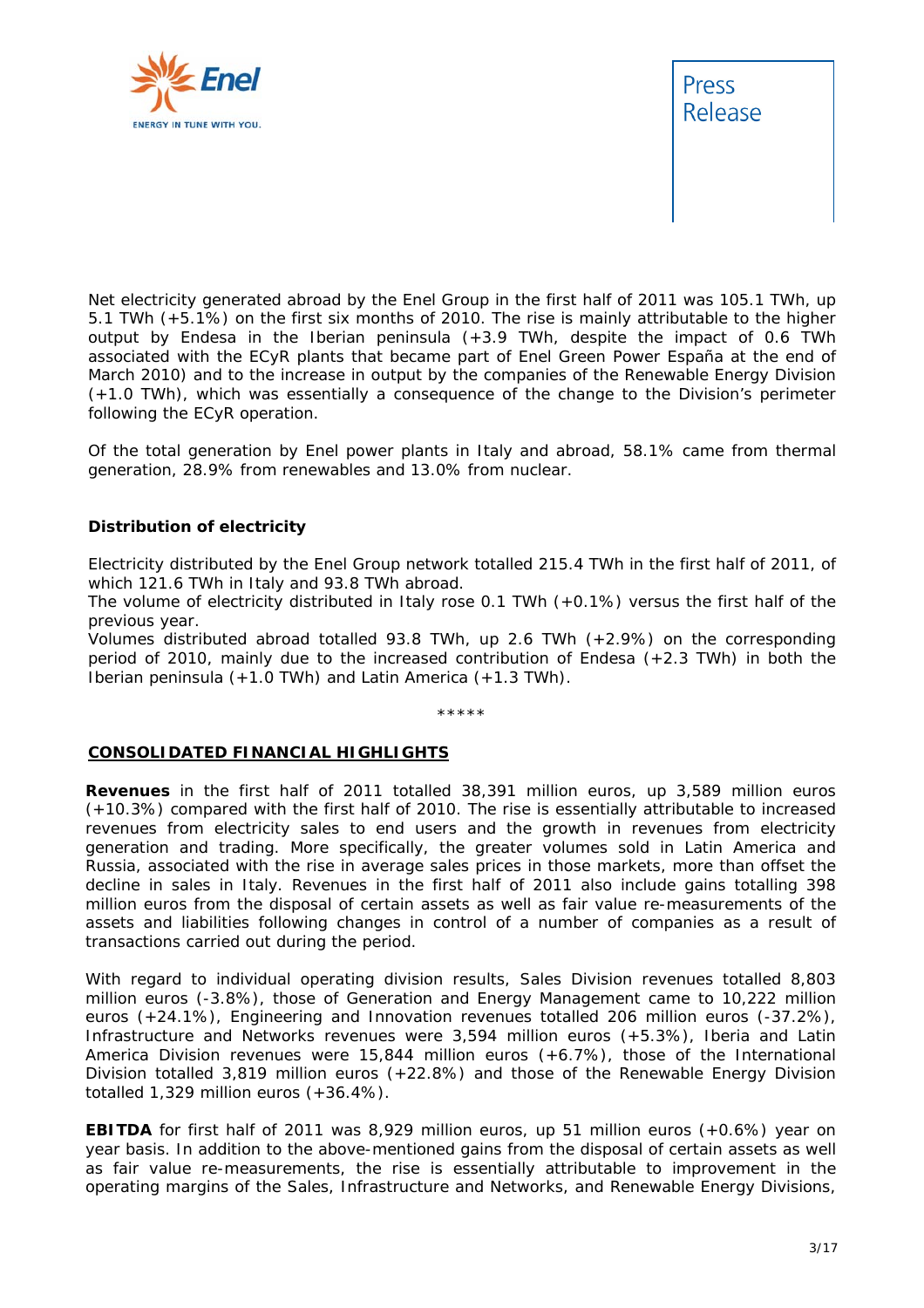



the effects of which were only partially offset by the decline in the margin on electricity generation in Italy and the impact of the Iberia and Latin America Division. The latter factor also reflected the disposal, completed in the fourth quarter of 2010, of the gas distribution network and power transmission grid assets in Spain, as well as the impact of the recognition of the net-worth tax in Colombia.

More specifically, the EBITDA of the Sales Division amounted to 326 million euros (+68.9%), that of the Generation and Energy Management Division, including 237 million euros from fair value re-measurements, came to 1,229 million euros (in line with the first half of 2010), that of the Engineering and Innovation Division was 7 million euros (in line with the first half of 2010), that of the Infrastructure and Networks Division amounted to 2,025 million euros (+9.8%), that of the Iberia and Latin America Division totalled 3,611 million euros (-10.8%), that of the International Division totalled 798 million euros (-5.1%) and that of the Renewable Energy Division came to 876 million euros (+34.6%), including gains of 121 million euros from the fair value re-measurements.

**EBIT** in the first half of 2011 amounted to 6,072 million euros, down 11 million euros (-0.2%) compared with the same period of 2010, impacted by an increase of 62 million euros in depreciation, amortisation and impairment losses.

With regard to the results of the individual operating divisions, the EBIT of the Sales Division totalled 180 million euros in the first half of 2011, compared with 51 million euros in the corresponding period of 2010. The EBIT of the Generation and Energy Management Division amounted to 940 million euros (-2.1%), that of the Engineering and Innovation Division came to 5 million euros, in line with the first half of 2010, that of the Infrastructure and Networks Division amounted to 1,567 million euros (+11.5%), that of the Iberia and Latin America Division totalled 2,197 million euros (-14.8%), that of the International Division was 496 million euros (-14.6%) and that of the Renewable Energy Division amounted to 684 million euros (+38.2%).

**Group net income** in first half of 2011 was 2,552 million euros, compared with 2,425 million euros posted in the year-earlier period (+5.2%). This increase essentially reflects the decrease in net financial charges, which only partially offset the higher year-on-year tax charge in the first half of 2011as well as the positive impact (247 million euros) resulting from the abovementioned proceeds from the disposal of certain assets and the fair value re-measurements net of related fiscal charges. **Group net ordinary income** in the first half of 2011 totalled 2,305 million euros, down 120 million euros (-4.9%) compared with the same period of 2010.

The **consolidated balance sheet** at June 30<sup>th</sup>, 2011, shows net capital employed of 100,372 million euros (98,790 million euros at December 31<sup>st</sup>, 2010) including net assets held for sale of 479 million euros (620 million euros at December 31<sup>st</sup>, 2010). This was financed by total shareholders' equity of 54,237 million euros (53,866 million euros at December 31<sup>st</sup>, 2010) and net financial debt of 46,135 million euros (44,924 million euros at December 31<sup>st</sup>, 2010). The latter, excluding the amount relating to assets held for sale (23 million euros compared with 636 million euros at December 31<sup>st</sup>, 2010), increased by 1,211 million euros (+2.7%) from the end of 2010. The rise is essentially attributable to the payment of dividends, current income taxes and investments during the period, the effects of which were only partially offset by the cash flows generated by operations.

At June 30th, 2011, the **debt/equity ratio** was 0.85, compared with 0.83 at the end of 2010.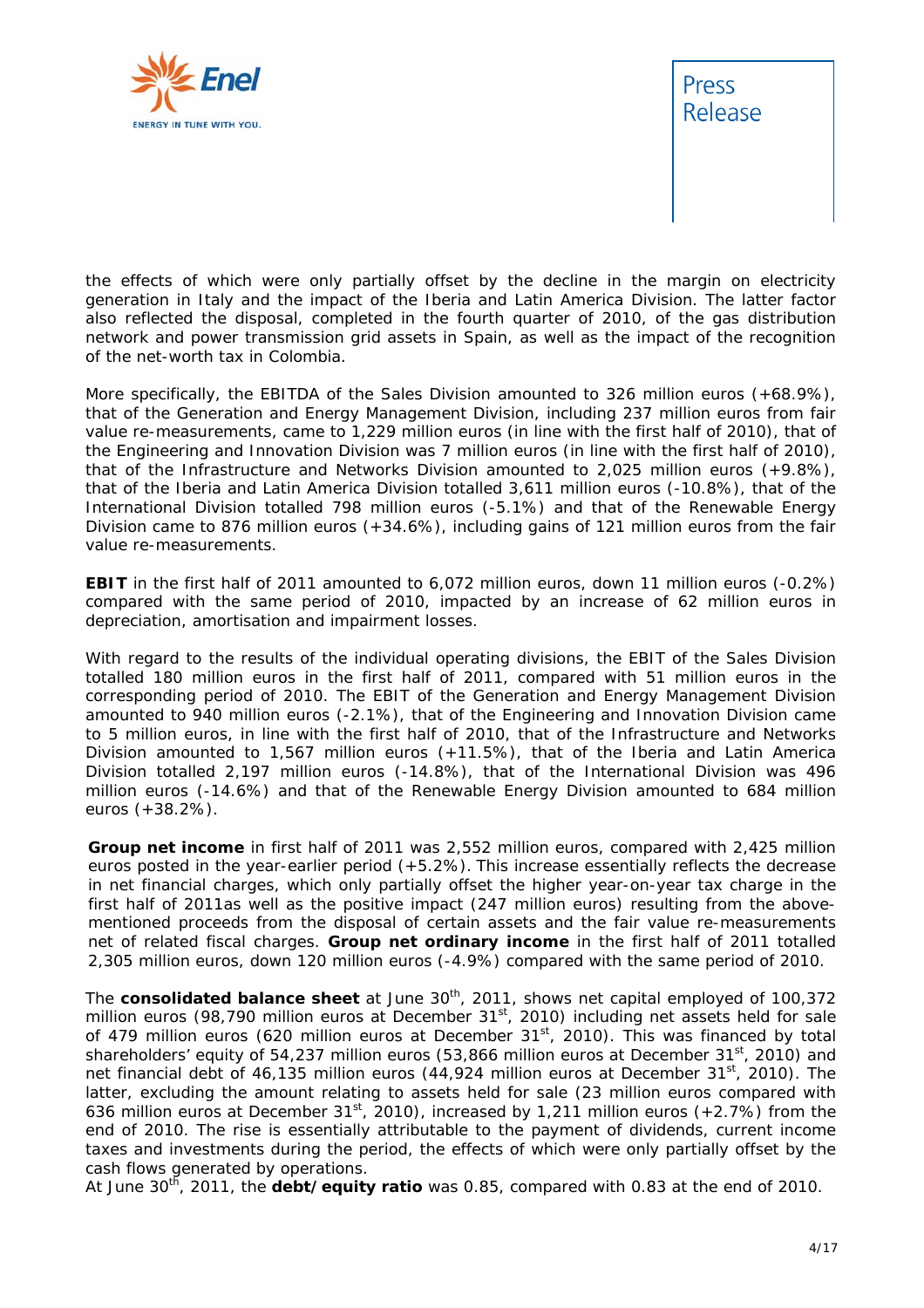



**Capital expenditure** in the first half of 2011 totalled 2,846 million euros, up 217 million euros, essentially attributable to the Renewable Energy Division.

At June 30<sup>th</sup>, 2011, there were 76,077 Group **employees** (versus 78,313 at December 31<sup>st</sup>, 2010). The Group's workforce declined by 2,236 units during the period, largely due to the change in the consolidation perimeter (down 2,287), mainly in relation to the disposals of CAM, Synapsis and Enel Operations Bulgaria and Enel Maritza East 3, as well as the change in the method used to consolidate Hydro Dolomiti Enel.

\*\*\*\*\*

#### **RECENT KEY EVENTS**

On **May 30th, 2011**, Enel Green Power SpA and its subsidiary Enel Green Power España SL (EGPE) finalized the agreement signed with Gas Natural SDG SA ("Gas Natural Fenosa") for the break-up of Enel Union Fenosa Renovables SA (EUFER), until that date a 50% joint venture between EGPE and Gas Natural Fenosa.

Specifically, EUFER assets were divided in two well-balanced parts in terms of value, EBITDA, installed capacity, risk and technology mix. One part was transferred to Gas Natural Fenosa, while EGPE has retained the other part as the sole shareholder of EUFER.

In accordance with the agreement, EGPE and Gas Natural Fenosa each received more than 500 MW of installed capacity (including wind, mini-hydro and cogeneration) and a pipeline of wind, thermal solar and biomass projects totalling about 800 MW. The net debt of EUFER was equally split between EGPE and Gas Natural Fenosa.

On **June 9th, 2011**, Enel Green Power España, acting through its subsidiary Finerge, acquired the remaining 50% of Sociedad Térmica Portuguesa SA (TP), thereby becoming the sole shareholder.

TP holds shares in 13 cogeneration plants and two wind farms in Portugal as well as a 20% direct stake in ENEOP, the consortium that was granted authorization to build a total of 1,200 MW of wind power in Portugal. Enel Green Power SpA owns a 20% direct stake in ENEOP.

On **June 16th, 2011**, the Board of Directors of Enel SpA approved the issue of one or more bonds by December 31<sup>st</sup>, 2012, for a total of up to  $\epsilon$ 5 billion. The bonds will be placed with institutional or retail investors, depending upon the opportunities presented by the market. The bonds may be issued directly by Enel SpA or by its Dutch subsidiary Enel Finance International NV (guaranteed by the Parent Company), the latter based on the opportunities that may be available for placement of the bonds on foreign regulated markets. The Board of Directors delegated to the CEO the task of allocating the bond issues between the two abovementioned companies and setting the amounts, currencies, timing and characteristics of the individual issues, with the option of seeking a listing on one or more regulated markets. The Board of Directors also revoked its previous resolution of March 2<sup>nd</sup>, 2011 that had authorized the issue of one or more bonds by December  $31<sup>st</sup>$ , 2011, to be placed with institutional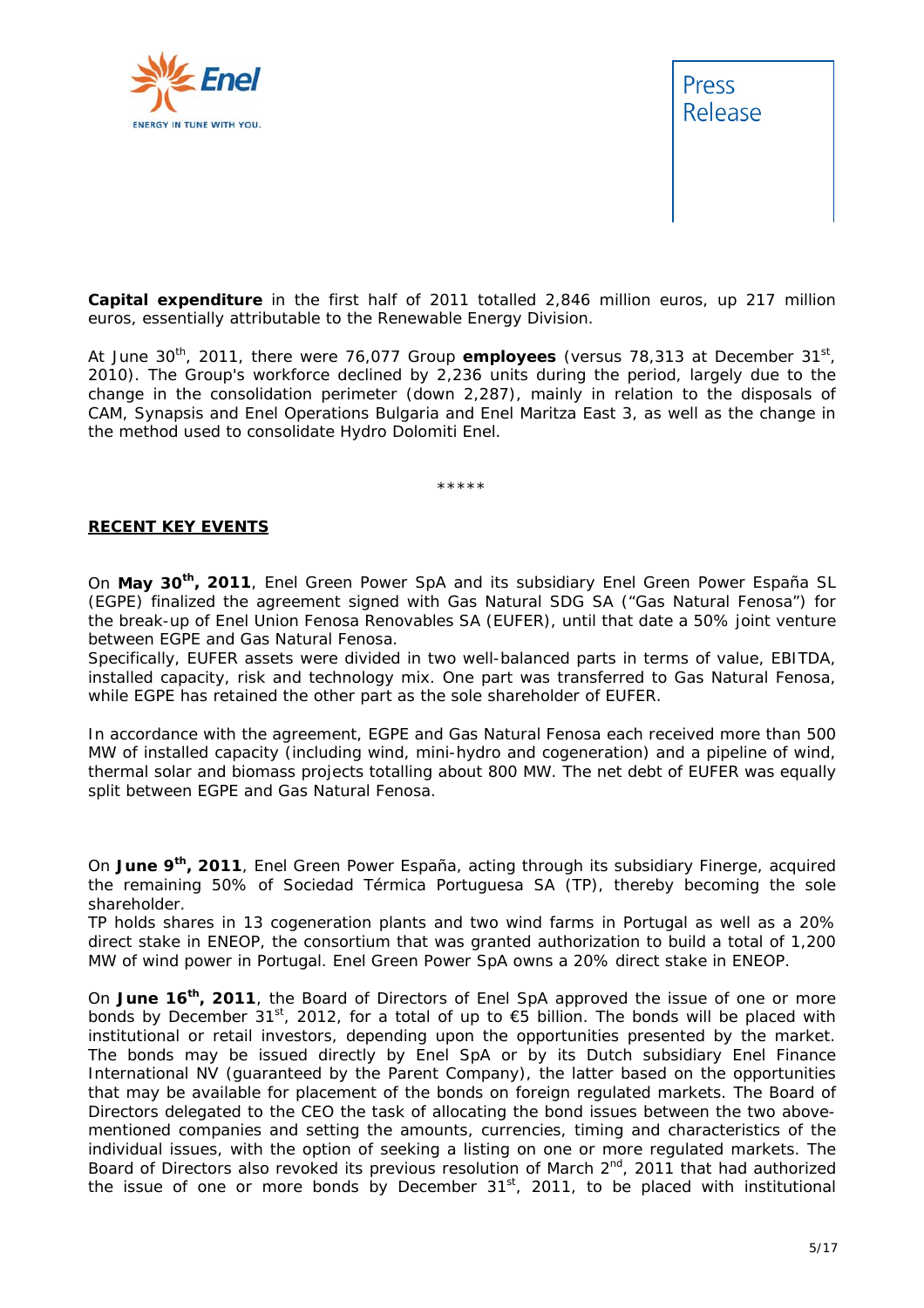



investors, for a total amount of up to 1 billion euros, maintaining the validity and effects of the bonds issued under such resolution.

On **June 17th, 2011**, Enel Green Power North America Inc. (EGP NA) purchased a 51% stake in the Rocky Ridge wind project in Oklahoma. Construction activities are planned to start in the fall. Rocky Ridge was developed by EGP NA's partner TradeWind Energy, which has a power purchase agreement with the Western Farmers Electric Cooperative. The new wind farm's total installed capacity is approximately 150 MW. Once fully operational, the plant will generate about 630 million kWh annually, supplying power to some 55,000 US households and avoiding the emission of over 470,000 tons of  $CO<sub>2</sub>$  nto the atmosphere each year.

On **June 28th, 2011**, the Dutch subsidiary Enel Investment Holding BV ("EIH"), in implementation of the agreement of March 14<sup>th</sup>, 2011 with Contour Global LP, sold the latter the entire capital of the Dutch companies Maritza East III Power Holding BV and Maritza O&M Holding Netherland BV. These companies respectively own 73% of the Bulgarian company Maritza East 3 AD, owner of a lignite-fuelled power plant with an installed capacity of 908 MW ("Maritza"), and 73% of the Bulgarian company Enel Operations Bulgaria AD, which is responsible for the operation and maintenance of the Maritza plant. ContourGlobal paid a total consideration of 230 million euros for the stakes.

On **July 5th, 2011**, the International Chamber of Commerce notified the parties of the ruling issued by the arbitration court on May 30<sup>th</sup>, 2011 in Paris, in the international arbitration proceeding initiated by Enel Green Power against its partner in the LaGeo joint venture, Inversiones Energéticas (INE), for recognition of its right to make investments in LaGeo by means of capitalization of such investments, thus achieving a majority stake in the Salvadorean company's share capital. The arbitration board recognized Enel Green Power's right to make further investments through LaGeo in geothermal energy in El Salvador and to capitalize such investments in LaGeo itself by way of the subscription of new shares in that company. This right, which is provided for in the agreement between LaGeo shareholders of June 4<sup>th</sup>, 2002, will enable Enel Green Power to acquire the majority of LaGeo's share capital. In addition, the arbitration court dismissed as unfounded a counterclaim brought by INE against Enel Green Power for alleged damages.

Again on **July 5th, 2011**, Enel SpA, through its subsidiary Enel Finance International NV, placed on the European market a multi-tranche bond issue totalling 1,750 million euros, aimed at institutional investors as part of its Global Medium Term Notes programme, thus putting into effect the resolution passed by the Enel S.p.A. Board of Directors on June 16th, 2011.

The operation, led by a syndicate of banks consisting of Banca IMI, BNP Paribas, Deutsche Bank, Société Generale and Unicredit in the role of joint-bookrunners, attracted subscriptions worth about 7,500 million euros, and is structured in the following tranches (all guaranteed by Enel S.p.A.):

- $\bullet$  1,000 million euros at a fixed rate of 4.125% to mature July 12<sup>th</sup>, 2017.
- $\bullet$  750 million euros at a fixed rate of 5% to mature July 12<sup>th</sup>, 2021.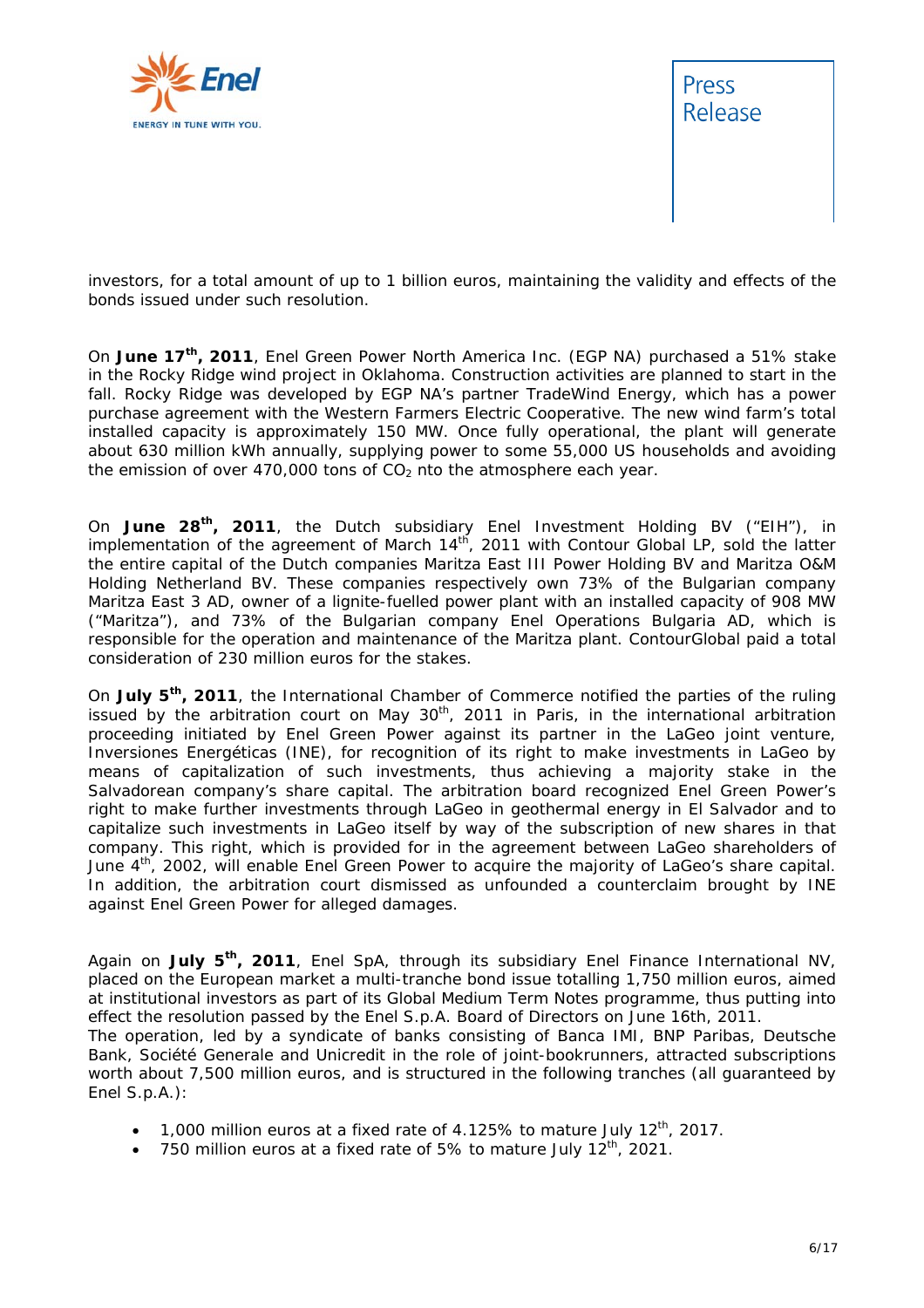



On **July 15th, 2011,** the subsidiary Enel OGK-5 OJSC successfully launched the new combined cycle gas turbines (CCGT) unit with installed capacity of 410 MW at Nevinnomysskaya GRES in the Northern Caucasus. This is the first new power generating facility constructed by Enel in Russia as part of the current investment program in the country aimed at increasing the installed capacity as well as improving operational and environmental performances of the existing Enel OGK-5 generation fleet. The new unit is characterized by high reliability and automation. The efficiency of the new CCGT is about 58%, versus the 35-40% of conventional gas-fired power plants. Total investments into the construction of CCGT-410 at Nevinnomysskaya GRES amounted about 400 million euros (16 billion rubles).

Again on **July 15th, 2011**, Enel Produzione SpA and En&En SpA ("En&En"), a company involved in the development of energy projects, signed an agreement to develop new hydroelectric projects in the province of Belluno. The accord provides for the establishment of a new company (called ENergy Hydro Piave srl) held by Enel Produzione (51%) and En&En (49%) – or companies directly controlled by that company – to build and operate new hydroelectric plants in the province, in synergy with the existing Enel Produzione plants in the area and leveraging the contribution of the local business community. Enel Produzione and En&En have initiated the process of obtaining permits for two projects with a total capacity of about 60 MW, with the aim of obtaining, through ENergy Hydro Piave, the award of the first 30-year diversion concession from the Region of Veneto by the end of 2011.

On **July 25th, 2011**, the subsidiary Enel OGK-5 OJSC successfully launched the new combined cycle gas turbines (CCGT) unit with installed capacity of 410 MW at Sredneuralskaya GRES near Yekaterinburg in the Urals Region. This is the second power unit constructed by Enel in Russia. The efficiency rate of the new CCGT is about 58%, compared to 35-40% of conventional gas-fired power units. The new unit is based on fourth-generation technologies and equipment, which allow to meet the ever-growing power and heat demand of the region while at the same time reducing negative impact on the environment. Total investments into the construction of the new unit amounted about 380 million euros (15 billion rubles).

\*\*\*\*\*

#### **OUTLOOK**

The first half of 2011 saw steady growth of power demand in Latin America, Eastern Europe and Russia, and weak signs of recovery were registered in the other European countries. Against this backdrop, the dimension achieved by the Enel Group along with its geographical diversification, represent key success factors in reaching Enel's strategic goals.

The Group thus expects to benefit from the improvement in its margins with the introduction of new generation capacity in Russia and the Iberian peninsula as well as from the continued contribution of efficiency projects and improved operating cash flow.

Enel's integration with Endesa generated first-half operating synergies totalling 522 million euros, in addition to the 82 million euros produced by Endesa's Zenith programme, bringing the total synergies achieved in the period to 604 million euros.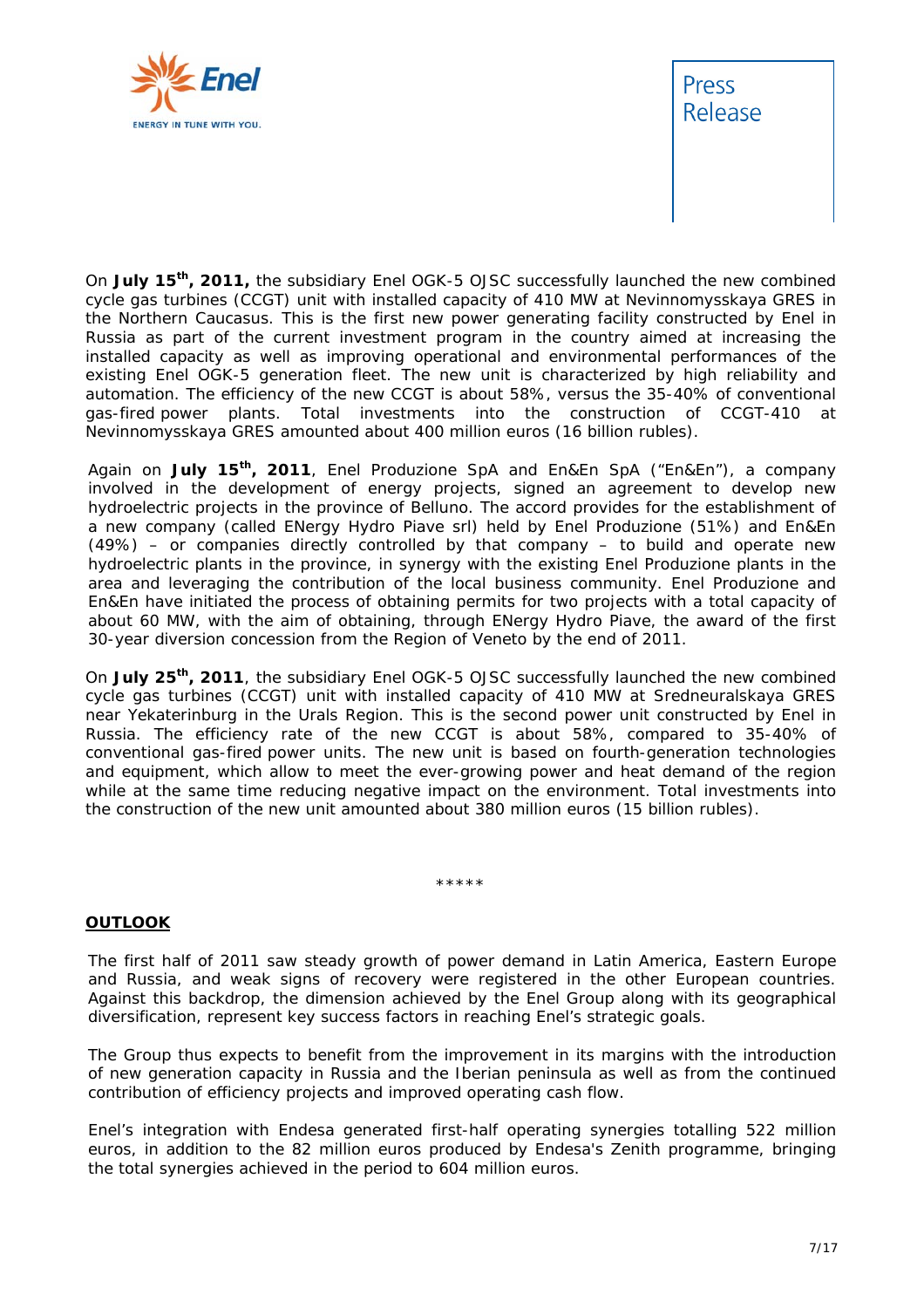



A second wave of the Zenith programme will generate cumulative savings in the order of 1 billion euros between 2012 and 2015.

Enel will continue to implement programmes to develop new capacity in renewables as well as environmentally-sustainable thermal generation technologies and smart grids.

These measures, together with actions to further improve the Group's cash flow, enables us to confirm the consolidated financial targets for 2011 previously announced to investors.

\*\*\*\*\*

#### **2011 INTERIM DIVIDEND**

Based on the results achieved in the first half of 2011 and the outlook for the current year, the Board of Directors will decide on September 28<sup>th</sup> regarding the distribution of an interim dividend and the amount of said dividend.

The dividend is scheduled to be paid from November  $24<sup>th</sup>$ , 2011, with an ex-dividend date of November 21<sup>st</sup>, 2011.

\*\*\*\*\*

#### **BONDS ISSUED AND MATURING BONDS**

The main bond issues made by the Enel Group in the first half of 2011 include the following:

- in January 2011, bonds denominated in Colombian pesos and Peruvian sols were issued respectively by Emgesa SA and Edelnor SAA, with a total value of 295 million euros;
- in March 2011, Enel Finance International NV carried out two private placements (guaranteed by Enel SpA) with a total value of 200 million euros. The issues have an weighted average maturity of about 20 years and an average interest rate of 5.78%;
- on May  $27<sup>th</sup>$ , 2011, Enel Finance International NV issued a bond (quaranteed by Enel SpA) with a total value of 250 million Swiss francs (equal to about 205 million euros), weighted average maturity of 6.3 years and an average interest rate of 3.96%;
- on June 6<sup>th</sup>, 2011, Enel Finance International NV carried out a private placement (guaranteed by Enel SpA) with a total value of 11.5 billion yen (equal to about 100 million euros), with a maturity of 7 years, which was swapped into euros at an interest rate of 3.915%.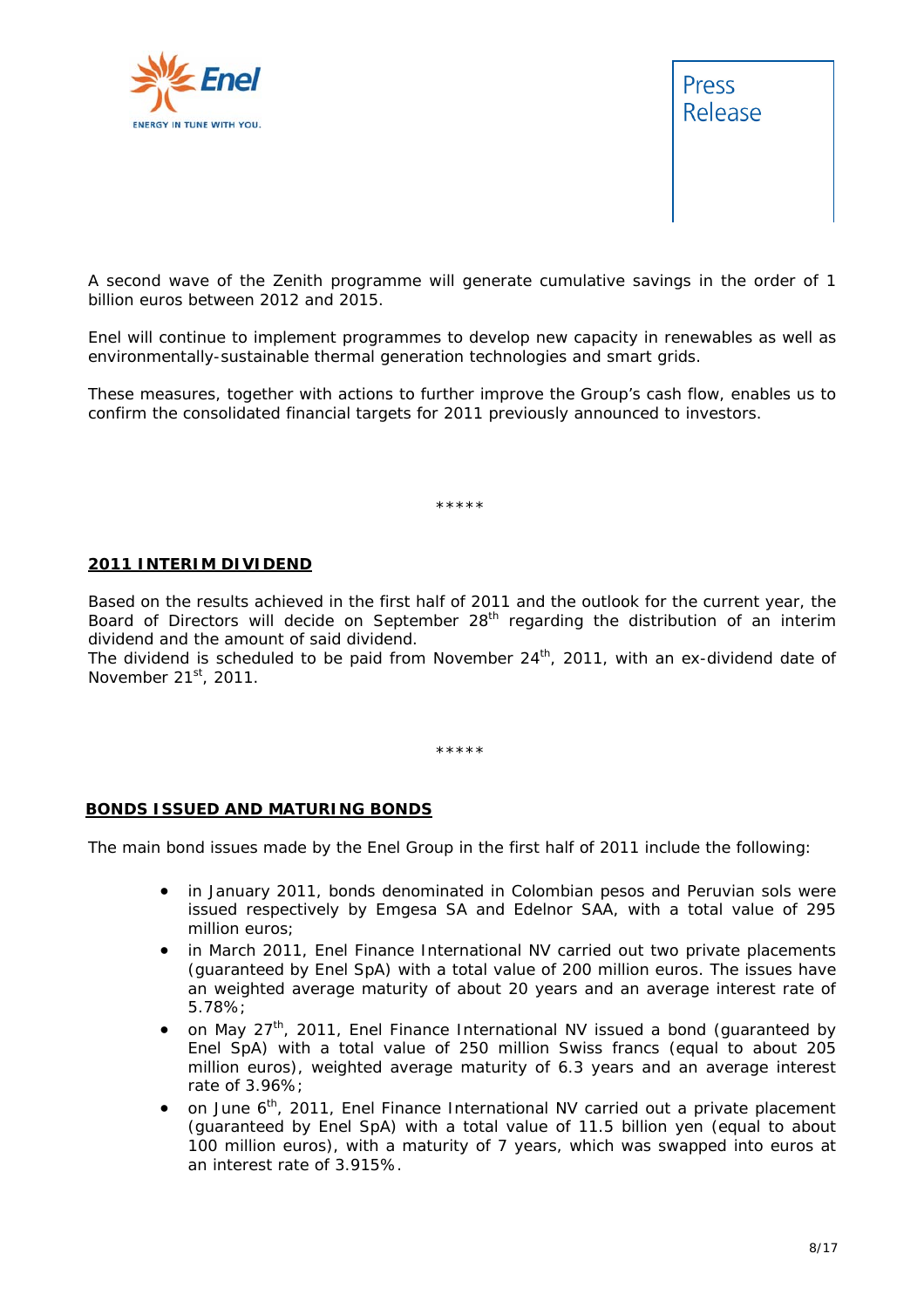



Between July  $1^{st}$ , 2011 and December  $31^{st}$ , 2012, a total of 3,134 million euros in bonds is scheduled to mature, including the most significant ones:

- 123 million euros relating to a fixed-rate bond issued by Enel OGK-5 OJSC, maturing in September 2011;
- 300 million euros relating to a floating-rate bond issued by Endesa Capital Finance LLC, maturing in November 2011;
- 600 million euros relating to a fixed-rate bond issued by Enel SpA, maturing in March 2012;
- 400 million euros relating to a floating-rate bond issued by Enel SpA, maturing in March 2012;
- 300 million euros relating to a floating-rate bond issued by Endesa Capital Finance LLC, maturing in July 2012;
- 624 million euros relating to a fixed-rate bond in pounds sterling issued by International Endesa BV, maturing in July 2012;
- 132 million euros relating to a fixed-rate bond in Brazilian reais issued by Ampla Energia e Serviços SA maturing in August 2012;
- 186 million euros relating to a fixed-rate bond in US dollars issued by International Endesa BV, maturing in September 2012;
- 150 million euros relating to a floating-rate bond issued by International Endesa BV, maturing in November 2012.

\*\*\*\*\*

*At 18:00 today, August 3rd, 2011, a conference call will be held to present the results of the first half of 2011 to financial analysts and institutional investors. Journalists are also invited to listen in on the call.* 

*Documentation relating to the conference call will be available on Enel's website (www.enel.com) in the Investor Relations section from the beginning of the event.* 

Tables presenting the results of the individual Divisions (which do not take account of *intersegment eliminations) are attached below, as are the income statement, the statement of comprehensive income, the balance sheet and the condensed cash flow statement for the Enel Group. These statements and explanatory notes were delivered to the independent auditor for evaluation. A descriptive summary of the alternative performance indicators is also attached.* 

*The manager responsible for the preparation of the corporate financial reports, Luigi Ferraris, declares, pursuant to Article 154-bis, paragraph 2, of the Consolidated Law on Financial Intermediation, that the accounting information contained in this press release corresponds with that contained in the accounting documentation, books and records.* 

\*\*\*\*\*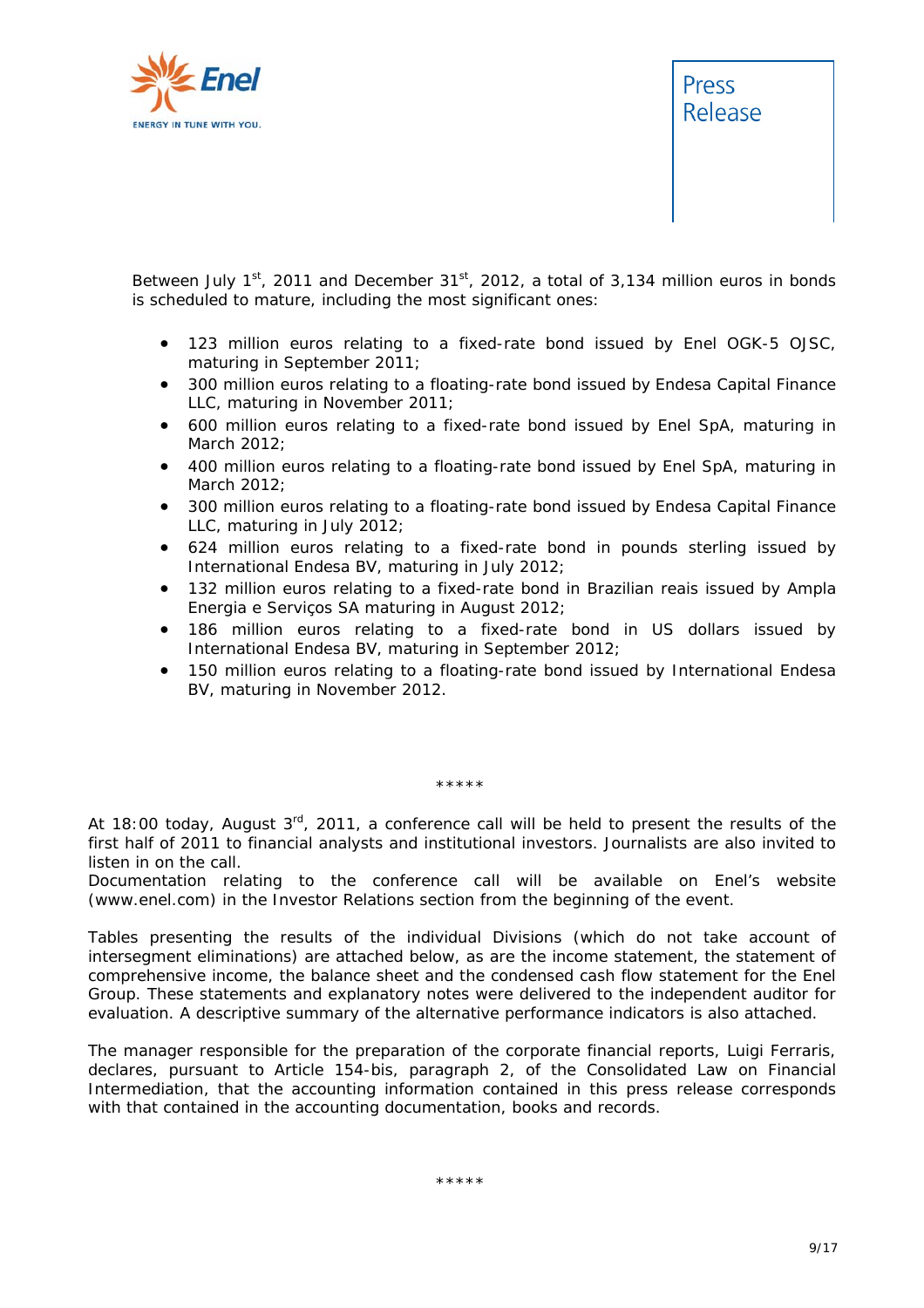



#### **Results of the Divisions**

The representation of performance and financial results by Division presented here is based on the approach used by management in assessing Group performance for the two periods.

#### **Sales Division**

**Results** (millions of euros)**:** 

|                     | H1<br>2011 | H1<br>2010 | Change   |
|---------------------|------------|------------|----------|
| Revenues            | 8,803      | 9.148      | $-3.8%$  |
| EBITDA              | 326        | 193        | $+68.9%$ |
| <b>EBIT</b>         | 180        | 51         |          |
| Capital expenditure | 12         | 16         | $-25.0%$ |

#### **Generation and Energy Management Division**

#### **Results** (millions of euros)**:**

|                     | H1<br>2011 | Η1<br>2010 | Change   |
|---------------------|------------|------------|----------|
| Revenues            | 10,222     | 8,236      | $+24.1%$ |
| EBITDA              | 1,229      | 1,229      |          |
| EBIT                | 940        | 960        | $-2.1%$  |
| Capital expenditure | 109        | 293        | $-62.8%$ |

#### **Engineering and Innovation**

#### **Results** (millions of euros)**:**

|                     | H1<br>2011 | Η1<br>2010 | Change   |
|---------------------|------------|------------|----------|
| Revenues            | 206        | 328        | $-37.2%$ |
| EBITDA              |            |            |          |
| <b>EBIT</b>         |            | c          |          |
| Capital expenditure |            |            | $-75.0%$ |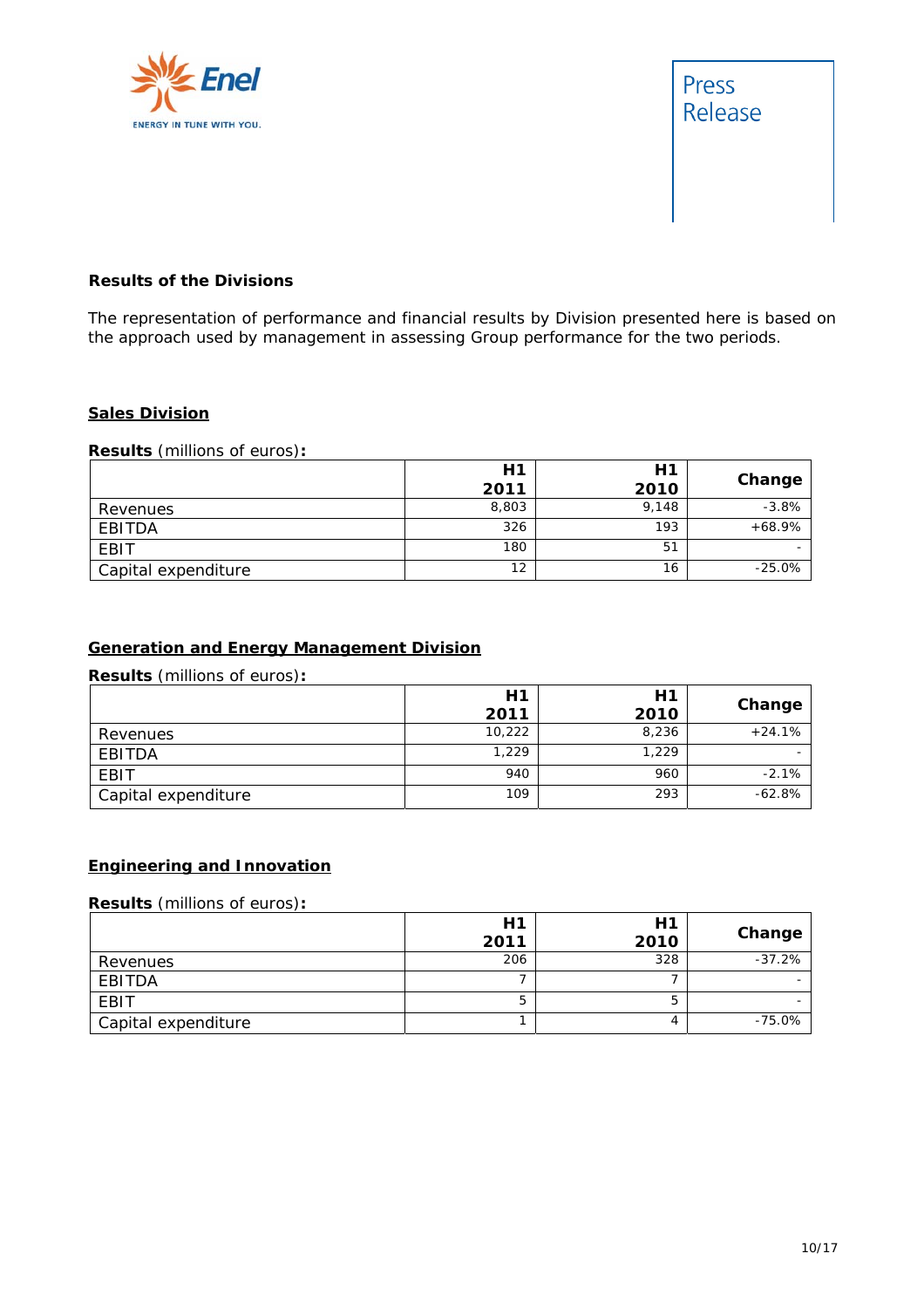

#### **Infrastructure and Networks**

#### **Results** (millions of euros)**:**

|                     | H1<br>2011 | H1<br>2010 | Change   |
|---------------------|------------|------------|----------|
| Revenues            | 3,594      | 3,414      | $+5.3%$  |
| EBITDA              | 2,025      | 1,845      | $+9.8%$  |
| <b>EBIT</b>         | 1,567      | 1,405      | $+11.5%$ |
| Capital expenditure | 579        | 509        | $+13.8%$ |

#### **Iberia and Latin America**

#### **Results** (millions of euros)**:**

|                     | H1<br>2011 | H1<br>2010 | Change   |
|---------------------|------------|------------|----------|
| Revenues            | 15,844     | 14,843     | $+6.7%$  |
| EBITDA              | 3.611      | 4.047      | $-10.8%$ |
| EBIT                | 2,197      | 2.578      | $-14.8%$ |
| Capital expenditure | 933        | 875        | $+6.6%$  |

#### **International**

#### **Results** (millions of euros)**:**

|                     | H1<br>2011 | Η1<br>2010 | Change   |
|---------------------|------------|------------|----------|
| Revenues            | 3,819      | 3,111      | $+22.8%$ |
| EBITDA              | 798        | 841        | $-5.1%$  |
| <b>EBIT</b>         | 496        | 581        | $-14.6%$ |
| Capital expenditure | 573        | 559        | $+2.5%$  |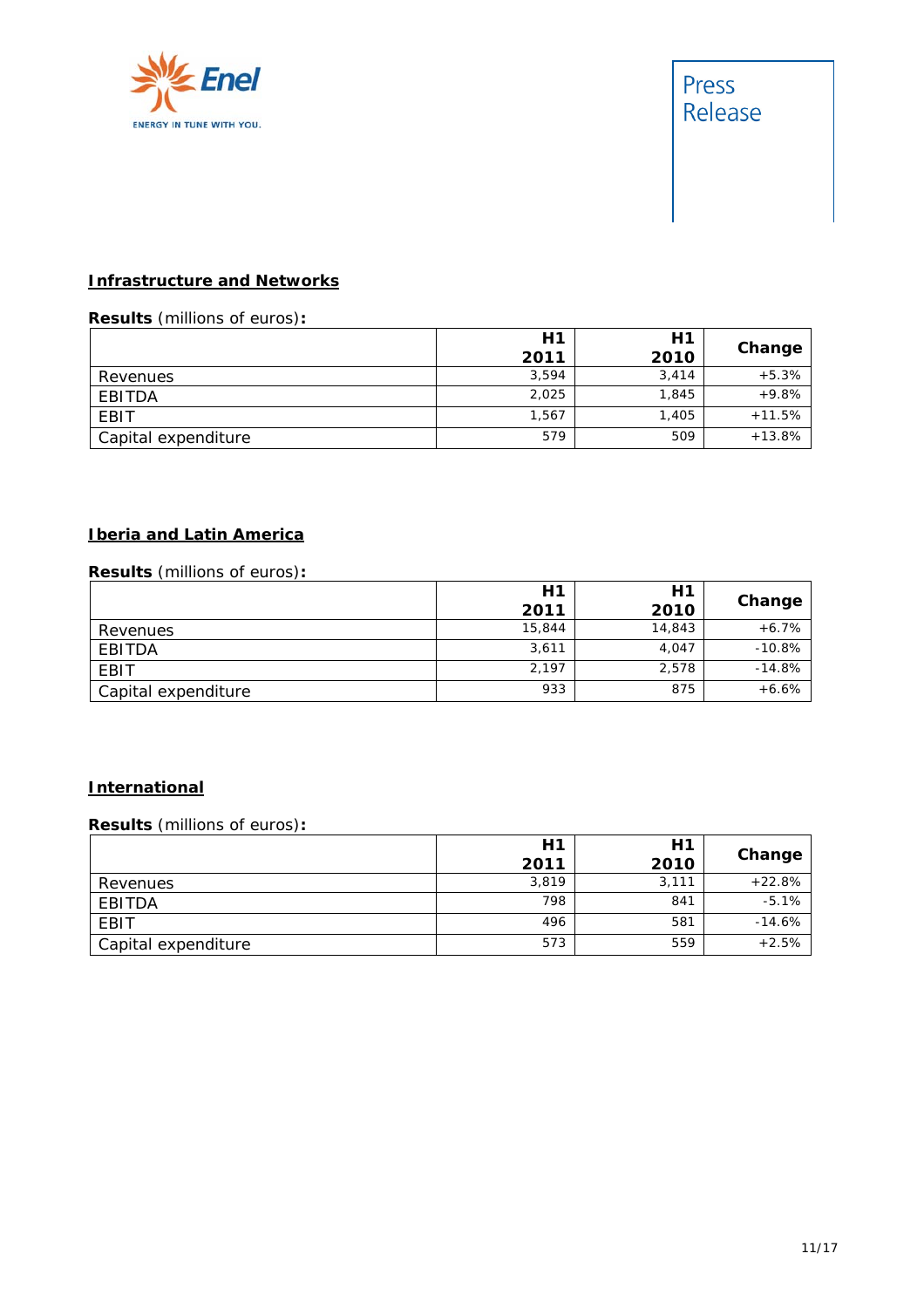

#### **Renewable Energy**

**Results** (millions of euros)**:** 

|                     | H1<br>2011 | H1<br>2010 | Change   |
|---------------------|------------|------------|----------|
| Revenues            | 1,329      | 974        | $+36.4%$ |
| EBITDA              | 876        | 651        | $+34.6%$ |
| <b>EBIT</b>         | 684        | 495        | $+38.2%$ |
| Capital expenditure | 624        | 339        | $+84.1%$ |

#### \*\*\*\*\*

#### **ALTERNATIVE PERFORMANCE INDICATORS**

The following section describes a number of alternative performance indicators, not envisaged under the IFRS-EU accounting standards, which are used in this press release in order to facilitate the assessment of the Group's performance and financial position.

- **EBITDA:** an indicator of Enel's operating performance, calculated as "Operating income" plus "Depreciation, amortisation and impairment losses";
- **Net financial debt**: an indicator of Enel's financial structure, determined by "Long-term loans" and "Short-term loans and the current portion of long-term loans" less "Cash and cash equivalents", current and non-current financial assets (financial receivables and securities other than equity investments) included in "Other current assets" and "Other non-current assets";
- **Net capital employed**: calculated as the sum of "Current assets", "Non-current assets" and "Net assets held for sale", net of "Current liabilities" and "Non-current liabilities", excluding the items considered in the definition of net financial debt;
- **Net assets held for sale:** calculated as the algebraic sum of "Assets held for sale" and "Liabilities held for sale";
- **Group net ordinary income:** defined as that part of "Group net income" derived from ordinary business operations.

\*\*\*\*\*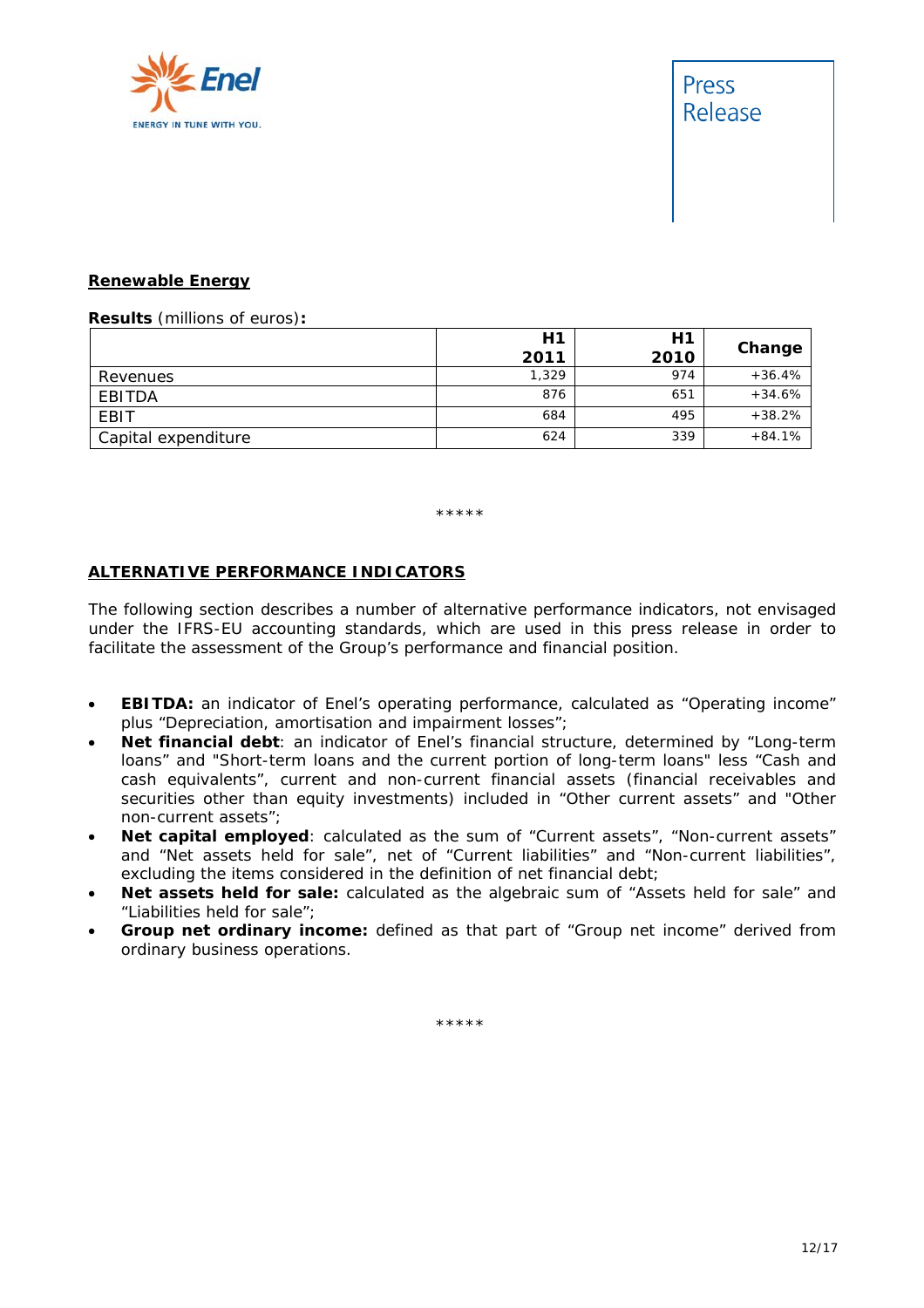



### **Consolidated Income Statement**

| Millions of euro                                                                                |            | 1 <sup>st</sup> Half |                                     |        |                                     |  |
|-------------------------------------------------------------------------------------------------|------------|----------------------|-------------------------------------|--------|-------------------------------------|--|
|                                                                                                 |            | 2011                 |                                     | 2010   |                                     |  |
|                                                                                                 |            |                      | of which<br>with related<br>parties |        | of which with<br>related<br>parties |  |
| <b>Revenues</b>                                                                                 |            |                      |                                     |        |                                     |  |
| Revenues from sales and services                                                                |            | 37,223               | 3,175                               | 34,274 | 3,753                               |  |
| Other revenues                                                                                  |            | 1,168                | 29                                  | 528    | 3                                   |  |
|                                                                                                 | [Subtotal] | 38,391               | 3,204                               | 34,802 | 3,756                               |  |
| Costs                                                                                           |            |                      |                                     |        |                                     |  |
| Raw materials and consumables                                                                   |            | 19,795               | 4,686                               | 16,944 | 5,285                               |  |
| Services                                                                                        |            | 7,005                | 1,178                               | 6,609  | 959                                 |  |
| Personnel                                                                                       |            | 2,176                |                                     | 2,254  |                                     |  |
| Depreciation, amortization and impairment losses                                                |            | 2,857                |                                     | 2,795  |                                     |  |
| Other operating expenses                                                                        |            | 1,330                |                                     | 1,001  | 18                                  |  |
| Capitalized costs                                                                               |            | (726)                |                                     | (792)  |                                     |  |
|                                                                                                 | [Subtotal] | 32,437               | 5,864                               | 28,811 | 6,262                               |  |
| Net income/(charges) from commodity risk<br>management                                          |            | 118                  |                                     | 92     | 6                                   |  |
| <b>Operating income</b>                                                                         |            | 6,072                |                                     | 6,083  |                                     |  |
| Financial income                                                                                |            | 1,765                | 13                                  | 2,441  | 12                                  |  |
| Financial expense                                                                               |            | 3,175                | 3                                   | 4,207  |                                     |  |
| Share of income/(expense) from equity investments<br>accounted for using the equity method      |            | 63                   |                                     | (1)    |                                     |  |
| Income before taxes                                                                             |            | 4,725                |                                     | 4,316  |                                     |  |
| Income taxes                                                                                    |            | 1,536                |                                     | 1,263  |                                     |  |
| Net income from continuing operations                                                           |            | 3,189                |                                     | 3,053  |                                     |  |
| Net income from discontinued operations <sup>(1)</sup>                                          |            |                      |                                     |        |                                     |  |
| Net income for the period (shareholders of the<br>Parent Company and non-controlling interests) |            | 3,189                |                                     | 3,053  |                                     |  |
| Attributable to shareholders of the Parent Company                                              |            | 2,552                |                                     | 2,425  |                                     |  |
| Attributable to non-controlling interests                                                       |            | 637                  |                                     | 628    |                                     |  |
| Earnings per share (euro)                                                                       |            | 0.27                 |                                     | 0.26   |                                     |  |
| Diluted earnings per share (euro) <sup>(1)</sup>                                                |            | 0.27                 |                                     | 0.26   |                                     |  |
| Earnings from continuing operations per share                                                   |            | 0.27                 |                                     | 0.26   |                                     |  |
| Diluted earnings from continuing operations per share (1)                                       |            | 0.27                 |                                     | 0.26   |                                     |  |

 (1) Calculated on the basis of the average number (9,403,357,795 shares) of ordinary shares in both periods, adjusted for the diluting effect of outstanding stock options (zero in both years).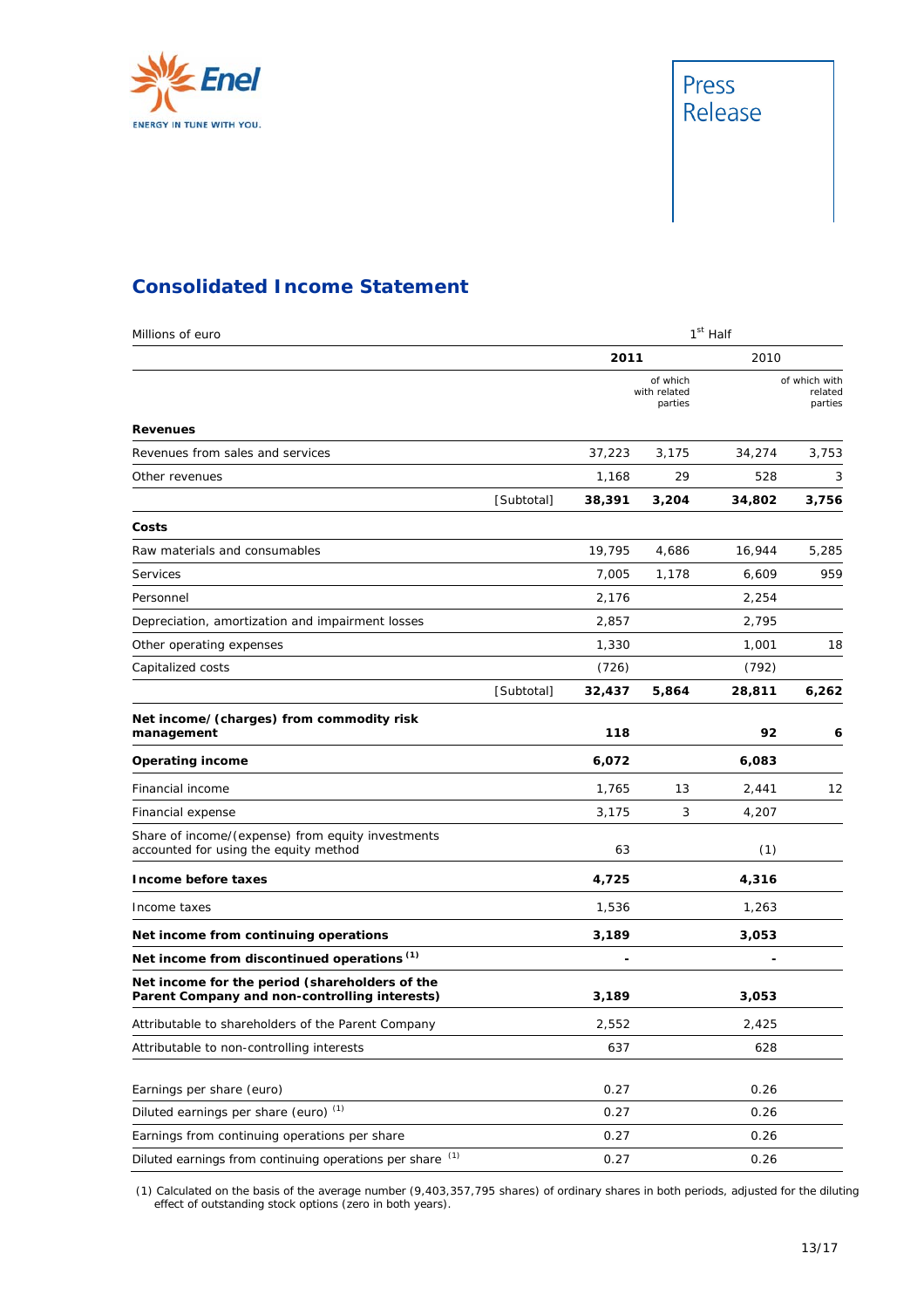



# **Statement of comprehensive income**

| Millions of euro                                                                                |                          | 1st Half |
|-------------------------------------------------------------------------------------------------|--------------------------|----------|
|                                                                                                 | 2011                     | 2010     |
| Net income for the period (shareholders of the Parent Company and<br>non-controlling interests) | 3,189                    | 3,053    |
| Other comprehensive income:                                                                     |                          |          |
| - Effective portion of change in the fair value of cash flow hedges                             | 139                      | 3        |
| - Income recognized in equity by companies accounted for using the equity<br>method             | $\overline{\phantom{m}}$ | 32       |
| - Change in the fair value of financial investments available for sale                          | 131                      | 53       |
| - Exchange rate differences                                                                     | (831)                    | 2,753    |
| Net Income (loss) recognized in equity                                                          | (561)                    | 2,841    |
| Comprehensive income for the period                                                             | 2,628                    | 5,894    |
| Attributable to:                                                                                |                          |          |
| - shareholders of the Parent Company                                                            | 2,528                    | 3,897    |
| - non-controlling interests                                                                     | 100                      | 1,997    |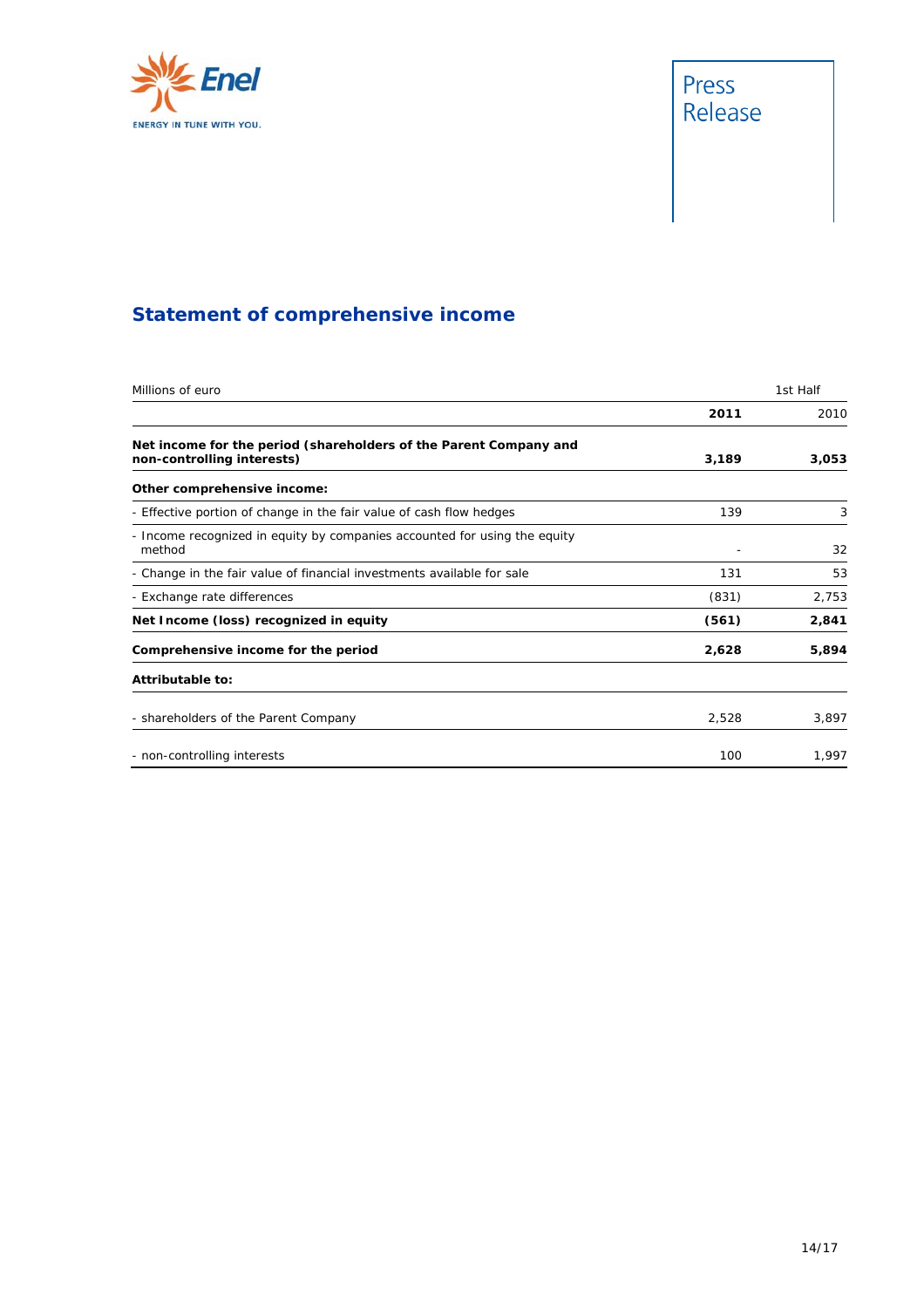

# Press Release

## **Consolidated balance sheet**

Millions of euro

| ASSETS                                                      |         |         | at June 30, 2011                 |         | at December 31, 2010<br>restated |
|-------------------------------------------------------------|---------|---------|----------------------------------|---------|----------------------------------|
|                                                             |         |         | of which with<br>related parties |         | of which with<br>related parties |
| <b>Non-current assets</b>                                   |         |         |                                  |         |                                  |
| Property, plant and equipment                               |         | 78,395  |                                  | 78,094  |                                  |
| Investment property                                         |         | 291     |                                  | 299     |                                  |
| Intangible assets                                           |         | 39,250  |                                  | 39,581  |                                  |
| Deferred tax assets                                         |         | 5,985   |                                  | 6,017   |                                  |
| Equity investments accounted for using<br>the equity method |         | 1,041   |                                  | 1,033   |                                  |
| Non-current financial assets <sup>(1)</sup>                 |         | 4,900   |                                  | 4,701   |                                  |
| Other non-current assets                                    |         | 1,088   |                                  | 1,062   |                                  |
|                                                             | [Total] | 130,950 |                                  | 130,787 |                                  |
| <b>Current assets</b>                                       |         |         |                                  |         |                                  |
| Inventories                                                 |         | 3,274   |                                  | 2,803   |                                  |
| Trade receivables                                           |         | 12,481  | 1,130                            | 12,505  | 1,065                            |
| Tax receivables                                             |         | 1,980   |                                  | 1,587   |                                  |
| Current financial assets <sup>(2)</sup>                     |         | 9,623   | 81                               | 11,922  | 69                               |
| Cash and cash equivalents                                   |         | 3,708   |                                  | 5,164   |                                  |
| Other current assets                                        |         | 2,605   | 17                               | 2,176   | 79                               |
|                                                             | [Total] | 33,671  |                                  | 36,157  |                                  |
| <b>Assets held for sale</b>                                 |         | 602     |                                  | 1,618   |                                  |
| TOTAL ASSETS                                                |         | 165,223 |                                  | 168,562 |                                  |

1) Of which long-term financial receivables for 2,764 millions of euro at June 30, 2011 (2,463 millions of euro at December 31, 2010) and other securities for 85 millions of euro at June 30, 2011 (104 millions of euro at December 31, 2010).

(2) Of which current portion of long-term financial receivables, short-term financial receivables and other securities at June 30, 2011 for 6,283 millions of euro (9,290 millions of euro at December 31, 2010), 1,647 millions of euro (1,608 millions of euro at December 31, 2010) and 38 millions of euro (95 millions of euro at December 31, 2010).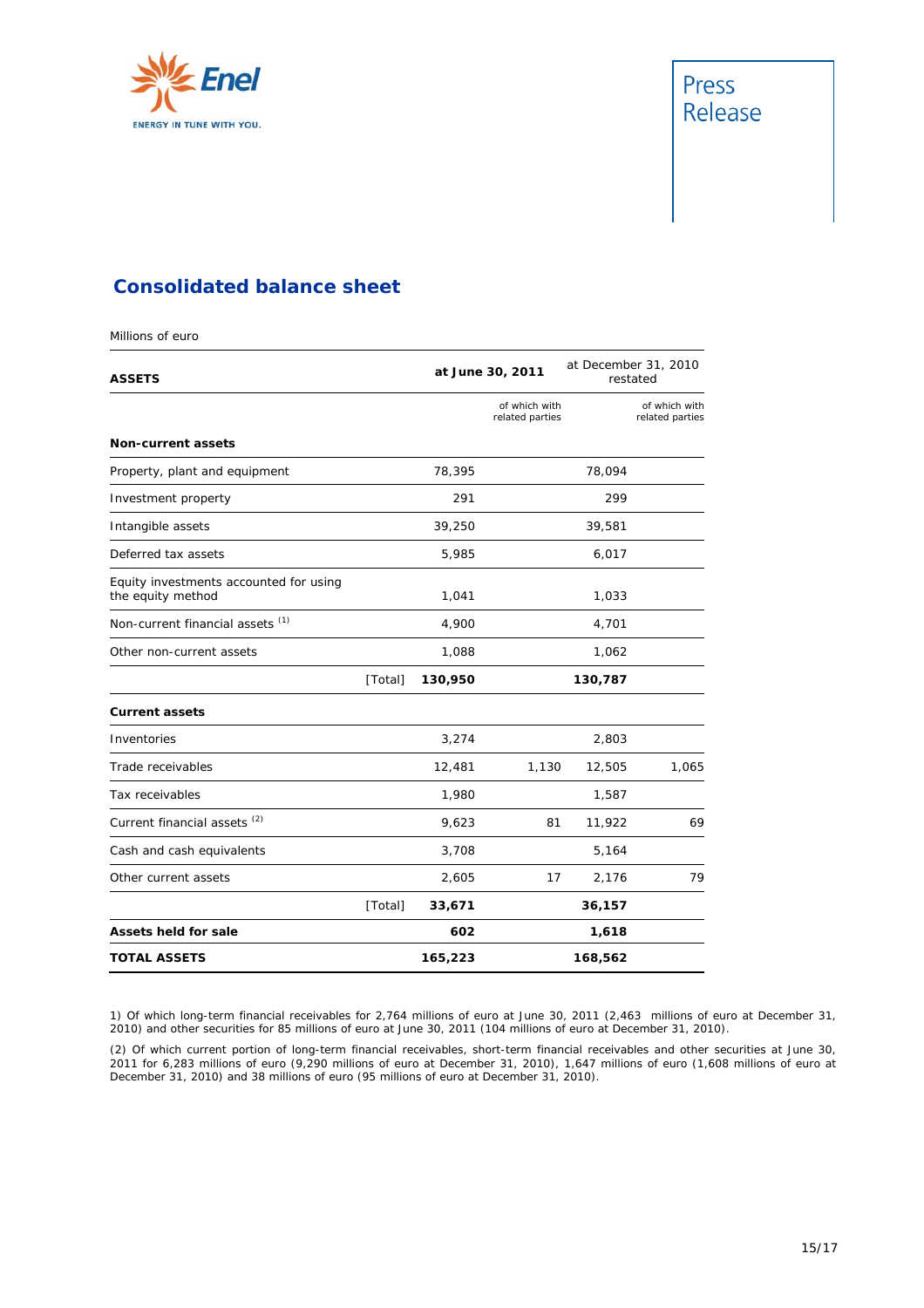

Millions of euro

| LIABILITIES AND SHAREHOLDERS' EQUITY                             |         | at June 30, 2011 |                                     |         | at December 31, 2010<br>restated |
|------------------------------------------------------------------|---------|------------------|-------------------------------------|---------|----------------------------------|
|                                                                  |         |                  | of which<br>with related<br>parties |         | of which with<br>related parties |
| Equity attributable to the shareholders<br>of the Parent Company |         |                  |                                     |         |                                  |
| Share capital                                                    |         | 9,403            |                                     | 9,403   |                                  |
| Other reserves                                                   |         | 10,767           |                                     | 10,791  |                                  |
| Retained earnings (losses carried forward)                       |         | 16,100           |                                     | 14,345  |                                  |
| Net income for the period (1)                                    |         | 2,552            |                                     | 3,450   |                                  |
|                                                                  | [Total] | 38,822           |                                     | 37,989  |                                  |
| Equity attributable to non-controlling interests                 |         | 15,415           |                                     | 15,877  |                                  |
| TOTAL SHAREHOLDERS' EQUITY                                       |         | 54,237           |                                     | 53,866  |                                  |
| <b>Non-current liabilities</b>                                   |         |                  |                                     |         |                                  |
| Long-term loans                                                  |         | 42,752           |                                     | 52,440  |                                  |
| Post-employment and other employee benefits                      |         | 3,079            |                                     | 3,069   |                                  |
| Provisions for risks and charges                                 |         | 8,424            |                                     | 9,026   |                                  |
| Deferred tax liabilities                                         |         | 11,226           |                                     | 11,336  |                                  |
| Non-current financial liabilities                                |         | 2,380            |                                     | 2,591   |                                  |
| Other non-current liabilities                                    |         | 1,305            |                                     | 1,244   |                                  |
|                                                                  | [Total] | 69,166           |                                     | 79,706  |                                  |
| <b>Current liabilities</b>                                       |         |                  |                                     |         |                                  |
| Short-term loans                                                 |         | 9,944            |                                     | 8,209   |                                  |
| Current portion of long-term loans                               |         | 7,964            |                                     | 2,999   |                                  |
| Trade payables                                                   |         | 11,308           | 2,685                               | 12,373  | 2,777                            |
| Income tax payable                                               |         | 1,484            |                                     | 687     |                                  |
| <b>Current financial liabilities</b>                             |         | 2,638            | 7                                   | 1,672   |                                  |
| Other current liabilities                                        |         | 8,359            | 31                                  | 8,052   | 13                               |
|                                                                  | [Total] | 41,697           |                                     | 33,992  |                                  |
| Liabilities held for sale                                        |         | 123              |                                     | 998     |                                  |
| <b>TOTAL LIABILITIES</b>                                         |         | 110,986          |                                     | 114,696 |                                  |
| TOTAL LIABILITIES AND SHAREHOLDERS'<br><b>EQUITY</b>             |         | 165,223          |                                     | 168,562 |                                  |

(1) Net income for 2010 is reported net of the interim dividend (€940 million).